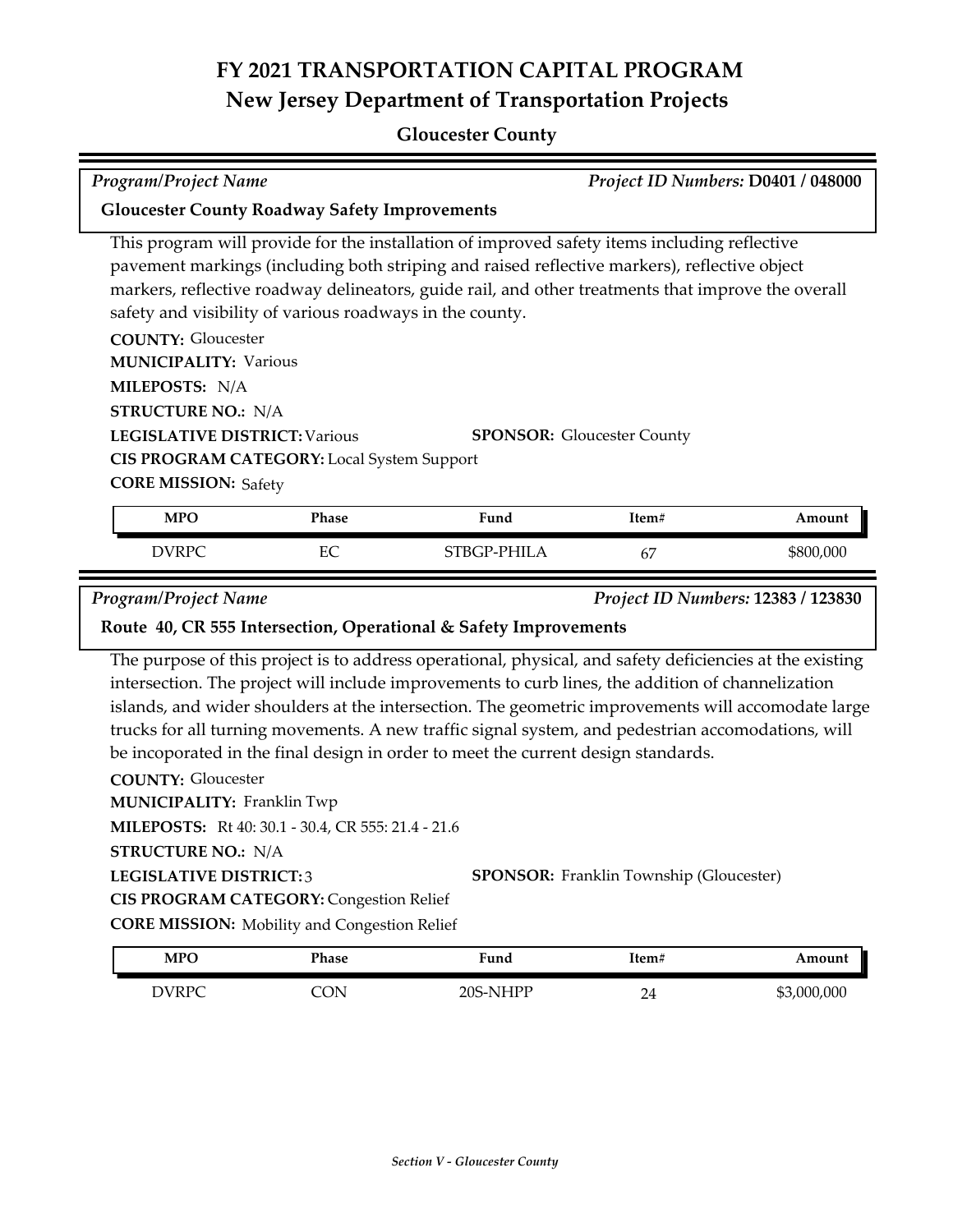### **Gloucester County**

| <b>Program/Project Name</b><br>Project ID Numbers: 12413 / 124130 |                                                         |                                                                                                                                                                                                                                                                                                 |       |                                    |
|-------------------------------------------------------------------|---------------------------------------------------------|-------------------------------------------------------------------------------------------------------------------------------------------------------------------------------------------------------------------------------------------------------------------------------------------------|-------|------------------------------------|
| Route 40, Elmer Lake to Elmwood Avenue                            |                                                         |                                                                                                                                                                                                                                                                                                 |       |                                    |
|                                                                   |                                                         | Initiated from the Pavement Management System, this project will resurface within the project                                                                                                                                                                                                   |       |                                    |
| limits.                                                           |                                                         |                                                                                                                                                                                                                                                                                                 |       |                                    |
| <b>COUNTY: Gloucester, Salem</b>                                  |                                                         |                                                                                                                                                                                                                                                                                                 |       |                                    |
|                                                                   | <b>MUNICIPALITY:</b> Upper Pittsgrove Twp, Franklin Twp |                                                                                                                                                                                                                                                                                                 |       |                                    |
| MILEPOSTS: 20.6-24.8 & 26.0-27.4                                  |                                                         |                                                                                                                                                                                                                                                                                                 |       |                                    |
| <b>STRUCTURE NO.: N/A</b>                                         |                                                         |                                                                                                                                                                                                                                                                                                 |       |                                    |
|                                                                   | <b>LEGISLATIVE DISTRICT:3</b><br><b>SPONSOR: NJDOT</b>  |                                                                                                                                                                                                                                                                                                 |       |                                    |
|                                                                   | <b>CIS PROGRAM CATEGORY: Road Assets</b>                |                                                                                                                                                                                                                                                                                                 |       |                                    |
|                                                                   | <b>CORE MISSION: Infrastructure Preservation</b>        |                                                                                                                                                                                                                                                                                                 |       |                                    |
| <b>MPO</b>                                                        | <b>Phase</b>                                            | Fund                                                                                                                                                                                                                                                                                            | Item# | Amount                             |
| <b>DVRPC</b>                                                      | <b>CON</b>                                              | 20S-NHPP                                                                                                                                                                                                                                                                                        | 25    | \$3,540,000                        |
| <b>SJTPO</b>                                                      | <b>CON</b>                                              | 20S-NHPP                                                                                                                                                                                                                                                                                        | 25A   | \$4,890,000                        |
|                                                                   |                                                         |                                                                                                                                                                                                                                                                                                 |       |                                    |
| <b>Program/Project Name</b>                                       |                                                         |                                                                                                                                                                                                                                                                                                 |       | Project ID Numbers: 15302 / 153020 |
| Route 41 and Deptford Center Road                                 |                                                         |                                                                                                                                                                                                                                                                                                 |       |                                    |
| vehicles.                                                         |                                                         | This project will provide intersection improvements that will increase capacity of left turn<br>movements from Deptford Center Road to Rt. 41 Northbound. The current configuration for this<br>movement is single left turn lane, which has contributed to congestion and delays for left-turn |       |                                    |
| <b>COUNTY: Gloucester</b>                                         |                                                         |                                                                                                                                                                                                                                                                                                 |       |                                    |
| <b>MUNICIPALITY: Deptford Twp</b>                                 |                                                         |                                                                                                                                                                                                                                                                                                 |       |                                    |
| MILEPOSTS: 3.19                                                   |                                                         |                                                                                                                                                                                                                                                                                                 |       |                                    |
| <b>STRUCTURE NO.: N/A</b>                                         |                                                         |                                                                                                                                                                                                                                                                                                 |       |                                    |
| <b>LEGISLATIVE DISTRICT:5</b>                                     |                                                         | <b>SPONSOR: NJDOT</b>                                                                                                                                                                                                                                                                           |       |                                    |
|                                                                   | <b>CIS PROGRAM CATEGORY: Congestion Relief</b>          |                                                                                                                                                                                                                                                                                                 |       |                                    |
|                                                                   | <b>CORE MISSION:</b> Mobility and Congestion Relief     |                                                                                                                                                                                                                                                                                                 |       |                                    |
| <b>MPO</b>                                                        | <b>Phase</b>                                            | Fund                                                                                                                                                                                                                                                                                            | Item# | Amount                             |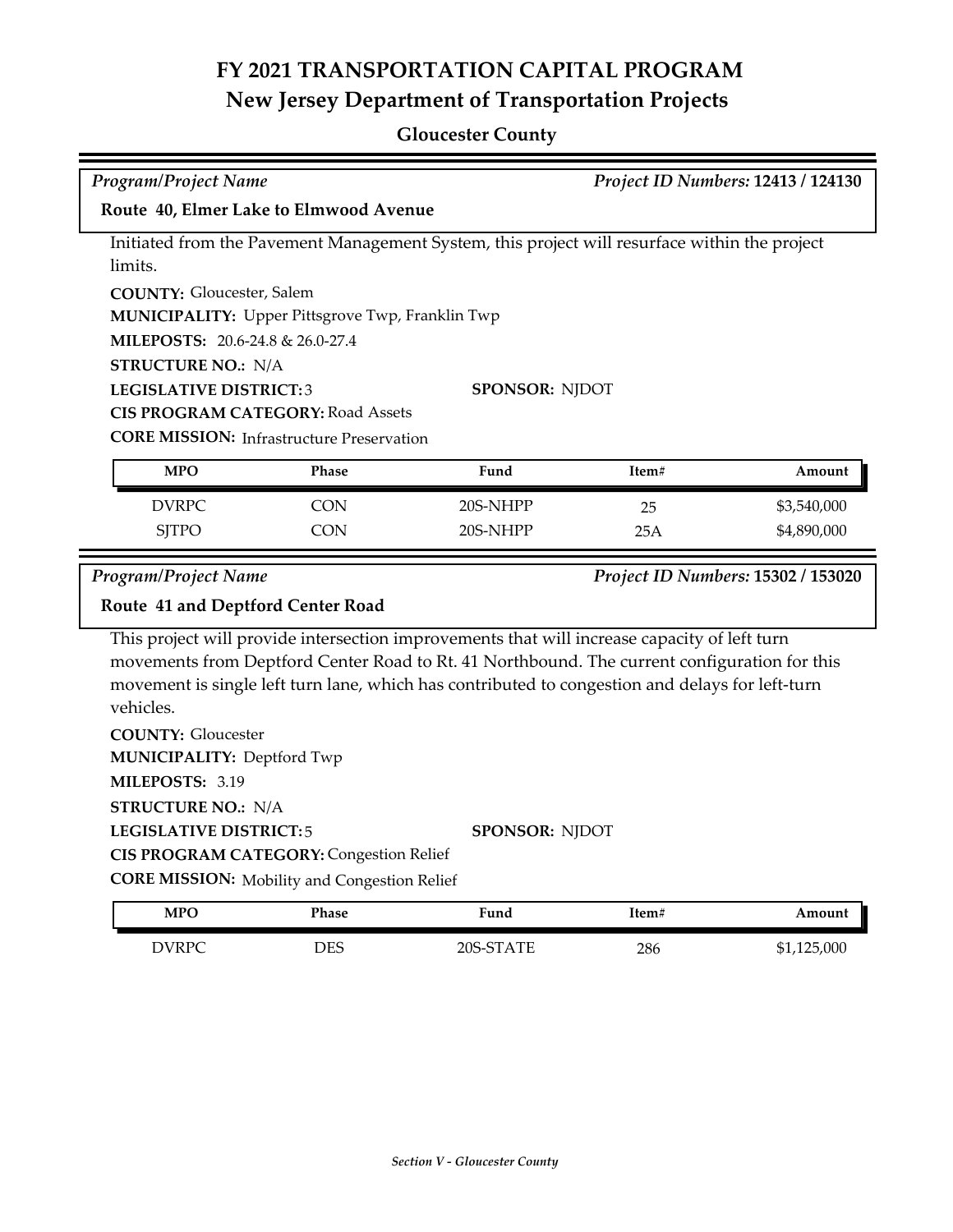#### **Gloucester County**

Initiated by the Bridge Management System, the project will replace the structurally deficient and functionally obsolete bridge, built in 1892 and modified in 1953, with a precast concrete Northeast Extreme Tee (NEXT) Beam structure. *Program/Project Name Project ID Numbers:* **14348 / 143480 Route 45, Bridge over Woodbury Creek**

**COUNTY:** Gloucester **LEGISLATIVE DISTRICT:** 5 **MILEPOSTS:** 26.21 **STRUCTURE NO.:** 0810150 **MUNICIPALITY: Woodbury City CORE MISSION:** Infrastructure Preservation **SPONSOR:** NJDOT **CIS PROGRAM CATEGORY:** Bridge Assets

| <b>MPO</b> | Phase      | Fund     | Item# | Amount      |
|------------|------------|----------|-------|-------------|
| DVRPC      | DES        | NHPP     | 136   | \$1,000,000 |
| DVRPC      | <b>ROW</b> | 20S-NHPP | 28    | \$500,000   |